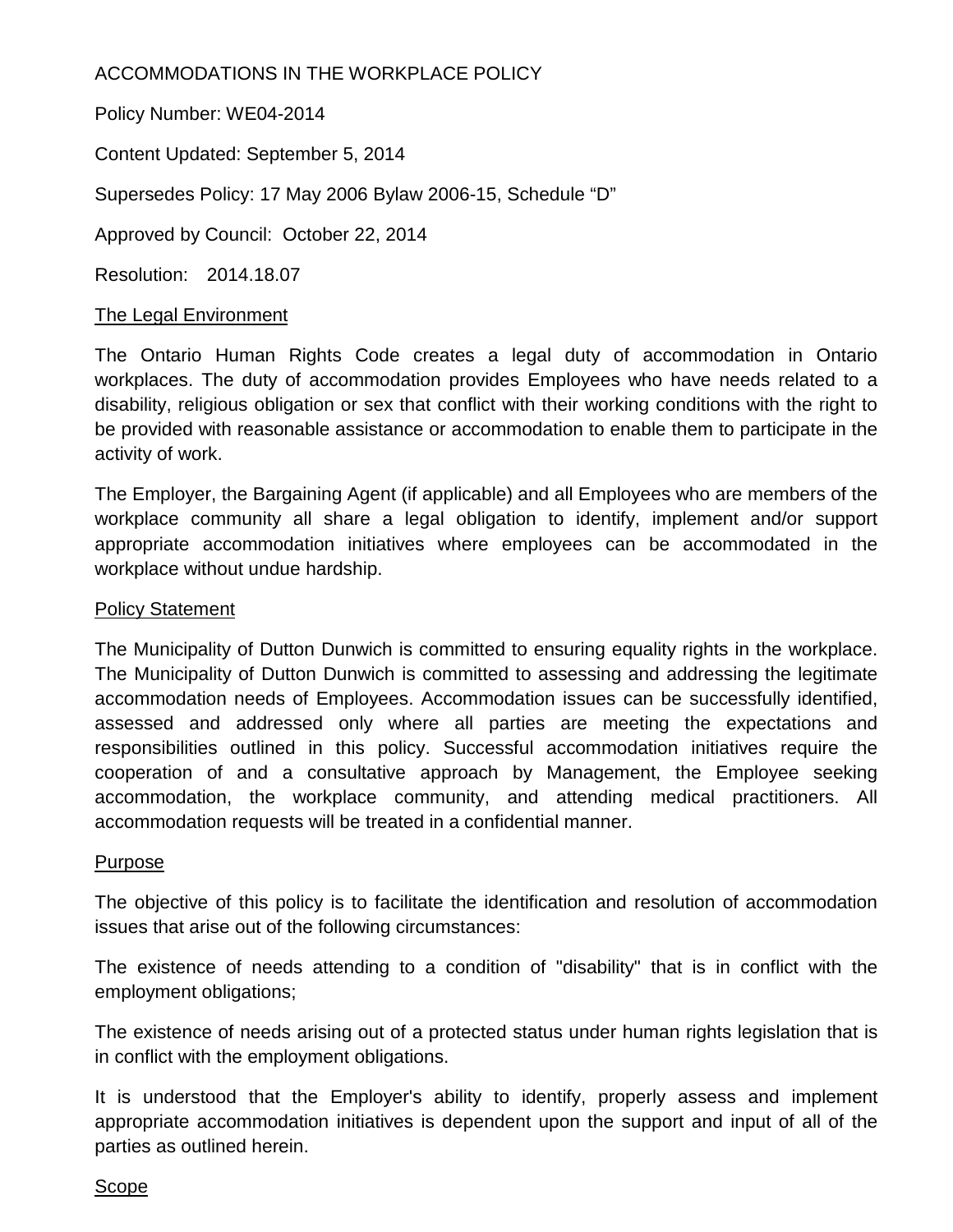This policy applies to all Municipal employees, including but not limited to regular, temporary and contract employees, and to volunteers and students.

### Roles and Responsibilities of the Employee

## Obligation to Communicate Need

Employees have an obligation to promptly advise Management or Human Resources of any condition of disability or need related to any other protected status that conflicts with their ability to provide either regular attendance at work, perform their regular duties or comply with other terms and conditions of employment.

## Obligation to Provide Information (Medical or Other)

Where a potential accommodation issue has been identified, the Employee seeking accommodation is responsible for promptly responding to all Employer requests for information that the Employer Identifies as relevant to assessing or pursuing accommodation initiatives.

#### Obligation to Facilitate Accommodation Initiative

Any Employee requiring accommodation is expected to conduct them self reasonably and provide their full cooperation and support to the implementation of accommodation initiatives.

Employees should recognize that a failure to:

- communicate an accommodation need;
- provide all relevant information in a timely manner; and cooperate with the implementation of accommodation measures;

may limit the Employer's ability and obligations to successfully address the Employee's accommodation needs.

#### Role and Responsibilities of Management

Upon an accommodation issue being raised or communicated by an Employee, Management will:

- assess and verify the existence of an accommodation need;
- assess and identify appropriate accommodation options.

Management will monitor the progress of Employees who are being accommodated. Such monitoring will include requests for up-dated information from Employees and/or attending medical practitioners from time to time. The monitoring and current information will enable the Employer to respond to changing needs and/or identify when the need for accommodation ends.

#### Workplace Community

Successful accommodation requires the support and commitment of everyone in the workplace community. All employees are expected to provide their assistance and support where required to facilitate accommodation initiatives. All members of the workplace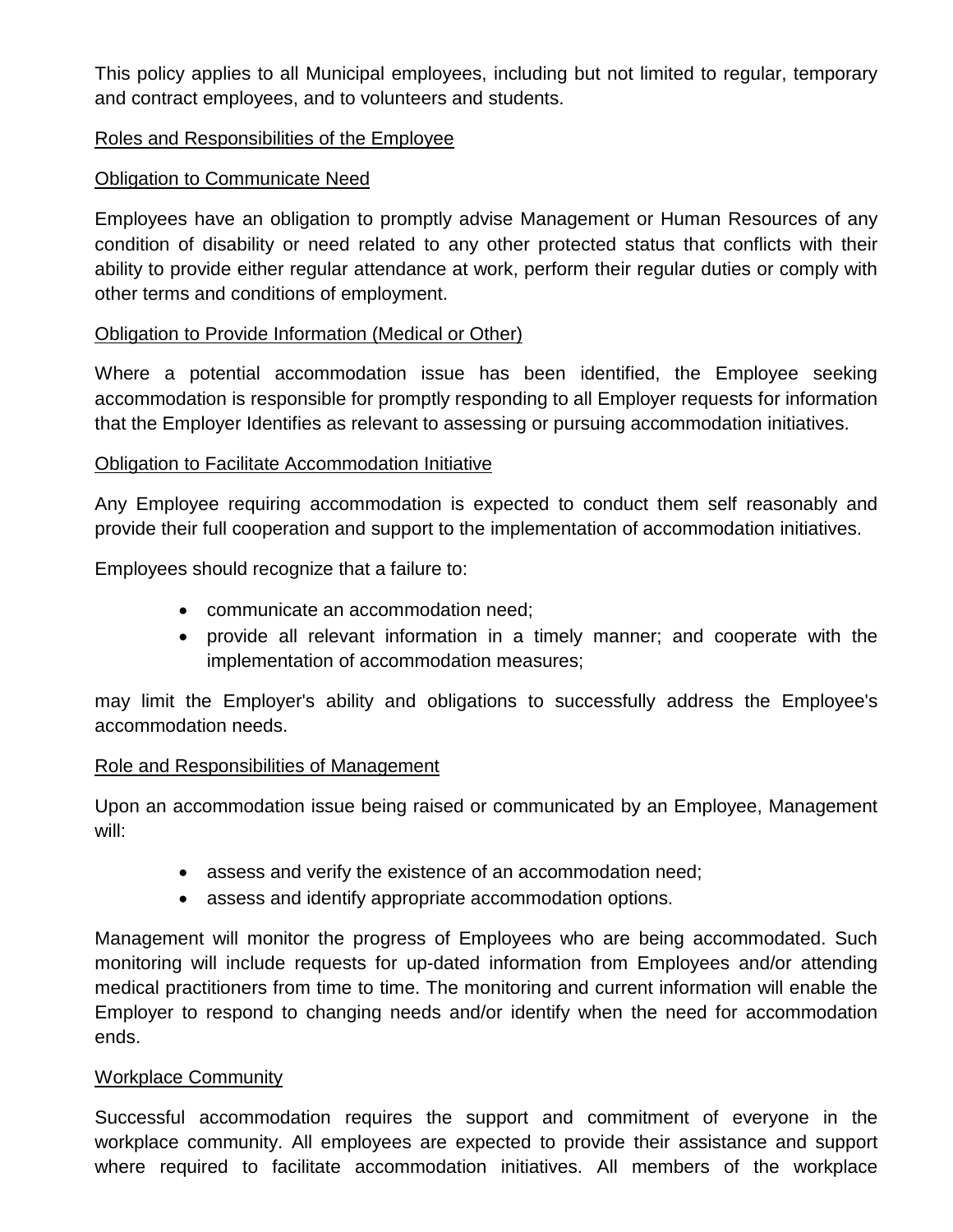community have an obligation to respect the right to accommodation of any employee with a qualifying need.

## Roles and Responsibilities of Attending Physicians

The verification of accommodation issues and identification of appropriate accommodation initiatives is dependent upon relevant and timely input from attending medical practitioners. The attending physicians of any Employee who is faced with an accommodation issue in the workplace shall provide their full cooperation and support by:

- Responding in a complete and timely manner to any request for information initiated by the Employer.
- Communicating to the Employer in a timely manner any changes in the Employee's condition that may alter the required scope, duration or nature of an accommodation initiative.

#### Municipality's Commitment

Successful accommodation initiatives require the cooperation, input and support of all parties; the Employer, the Employee seeking accommodation, attending physicians, and all employees in the workplace community. It is expected that all parties will provide their cooperation and relevant input to ensure that they can successfully address accommodation issues that arise in the workplace. Employee privacy will be taken into consideration throughout the accommodation process.

#### Recruitment Accommodations

Accommodations will be provided to candidates during the recruitment process, including assessment, and orientation.

- Make sure that qualifications are reasonable and pertain to the job. They should focus on education, experience, skills and abilities that reflect the bona fide occupational requirements of the job.
- Make all potential applicants aware that the Municipality will take steps to accommodate disability related needs in the interview or testing process. Applicants must identify their needs up front and provide timely information about how their situation or condition may affect their abilities to perform in an interview or test in order to receive employment accommodation.
- Communicate the offer of accommodation to all applicants at the beginning of the selection process. Explain to the candidates the assessment methods and formats you will use. This is especially helpful for people with disabilities as it helps them identify whether they need an accommodation and the type of accommodation required for each stage of the assessment.
- When an applicant makes a request for accommodation, ask the individual to identify what he or she will need in order to be able to allow him or her to compete on an equal basis with other candidates. Obtain as much information on the person's need as possible. Don't get into details about the disability unless you need to clarify the individual's needs. In most cases the candidate is the best source of information.